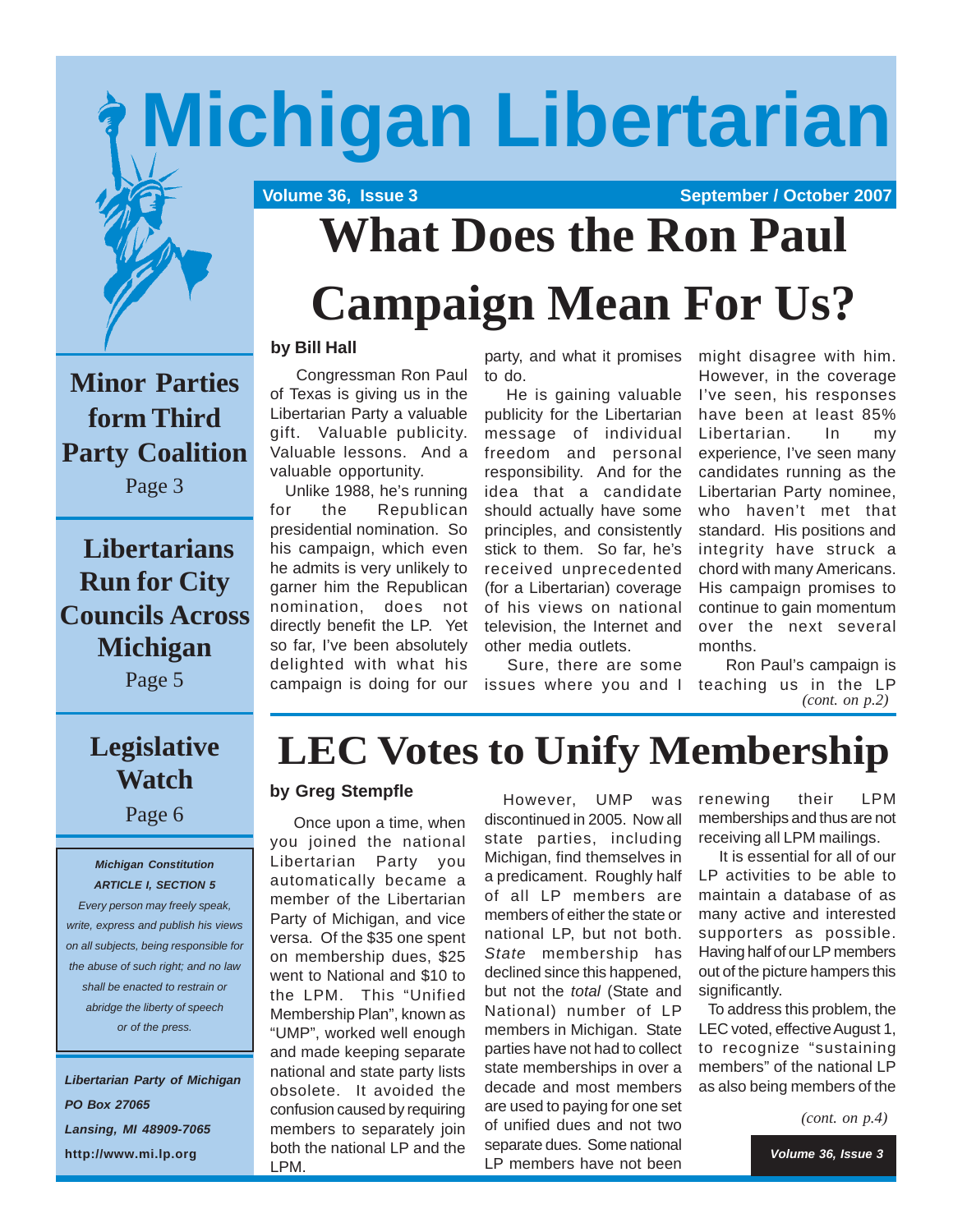# **LPM Officers and Directors**

| Chair                              | <b>Bill Hall</b>      | whall@wnj.com               |
|------------------------------------|-----------------------|-----------------------------|
| Vice Chair                         | Erin Stahl            | vicechair.lec@earthlink.net |
| Secretary                          | <b>Emily Salvette</b> | salvette@umich.edu          |
| Treasurer                          | Nicole Michalak       | lpmtreasurer@gmail.com      |
| At-Large Director Jim Allison      |                       | marthos1776@comcast.net     |
| At-Large Director Tom Bagwell      |                       | lpwcchari@yahoo.com         |
| At-Large Director Eric Larson      |                       | lpmlarson@comcast.net       |
| At-Large Director Greg Stempfle    |                       | stempfle@hotmail.com        |
| At-Large Director Will Tyler White |                       | whitewi5@msu.edu            |
|                                    |                       |                             |
| Judicial Committee Scotty Boman    |                       | scottyeducation@yahoo.com   |

| Judicial Committee Jerry Bloom |               | jerryliberty@hotmail.com                                       |
|--------------------------------|---------------|----------------------------------------------------------------|
|                                |               | Judicial Committee Leonard Schwartz leonard@leonardschwartz.us |
| Newsletter                     | Greg Stempfle | stempfle@hotmail.com                                           |
| Database                       | Ben Bachrach  | BenBachrach@gmail.com                                          |
| Membership                     | Eric Larson   | lpmlarson@comcast.net                                          |
| Affiliates                     | Erin Stahl    | vicechair.lec@earthlink.net                                    |
| Speakers Bureau Jim Allison    |               | marthos1776@comcast.net                                        |
| Political Director             |               | Leonard Schwartz leonard@leonardschwartz.us                    |

Subscribe to *LPM Online* the weekly email newsletter of the LPM. Sign up at:

**http://www.mi.lp.org/lpmonline/subscribe.php**

## **Newsletter Information**

The *Michigan Libertarian* is published bimonthly as the official newsletter of the Libertarian Party of Michigan Phone: (888) FREE-NOW

#### **Submissions:** Please email articles and advertising to **MichiganLibertarian@Gmail.org**

or mail payment to:

Libertarian Party of Michigan Newsletter Advertising PO Box 27065 Lansing, MI 48909-7065

**Deadline:** The next deadline for submission of articles and advertising is October 5, 2007.

**Advertising Rates:** Full Pg \$100, Half Pg \$50, Quarter Pg \$25. 25% discount for LPM Candidates, 50% discount for LPM Affiliates. No personal ads.

**Visit:** http://www.mi.lp.org/Newsletters for more information.

# **Ron Paul Campaign**

*(cont. from p.1)*

valuable lessons in how to run a campaign. How to leverage the inexpensive tools of the Internet – blogs, websites, social networking sites, list serves, meet-up sites and video sites such as YouTube, to excite and mobilize activists and voters. How volunteer grass roots activists can exploit those same tools of the Internet to sidestep the campaign finance laws that restrict the freedom of speech of our campaigns and political parties. How to raise funds through direct mail and the Internet and efficiently and cheaply run a campaign.

 And Ron Paul's campaign offers us a valuable opportunity for expanding the Libertarian Party. He is drawing out thousands of activists with his Libertarian message. Apathetic non-voters who despaired of ever again having a meaningful choice when voting. Burnedout Libertarians re-energized by his campaign. Republicans who have concluded that all the other Republican candidates for President are RINOs, "Republicans in Name Only", who have abandoned the small government principles of Robert Taft and Barry Goldwater. Democrats disgusted with their party's support for the Iraq War and stripping us of our civil liberties to "maintain security." Independent voters disillusioned with the corruption of many career politicians.

 Next year, when Ron Paul almost certainly fails in his bid for the Republican nomination, those rebels who have joined the Ron Paul Revolution will find themselves politically homeless. And we will be there to welcome them home to the Libertarian Party.

 Now is the time for each of us – Libertarian Party candidates, local affiliates and activists, to plan for that occurrence. To make contacts and build ties, and respect, with Ron Paul's supporters. To put together the infrastructure necessary to garner their interest and participation in our party. So we can convince them that Ron Paul's campaign can live on through the work of the Libertarian Party. Working together, we can seize this wonderful opportunity, and grow the Libertarian Party.

## Contact information for the Ron Paul Campaign in Michigan

 The Michigan Coordinator for the Ron Paul 2008 Presidential Campaign is a gentleman named Paul Garfield who can be reached at RonPaulMi@gmail.com or (877) RON-PAUL. The group is currently organizing activities such as lit drops and media appearances. Please visit michigan4ronpaul.com for the latest information.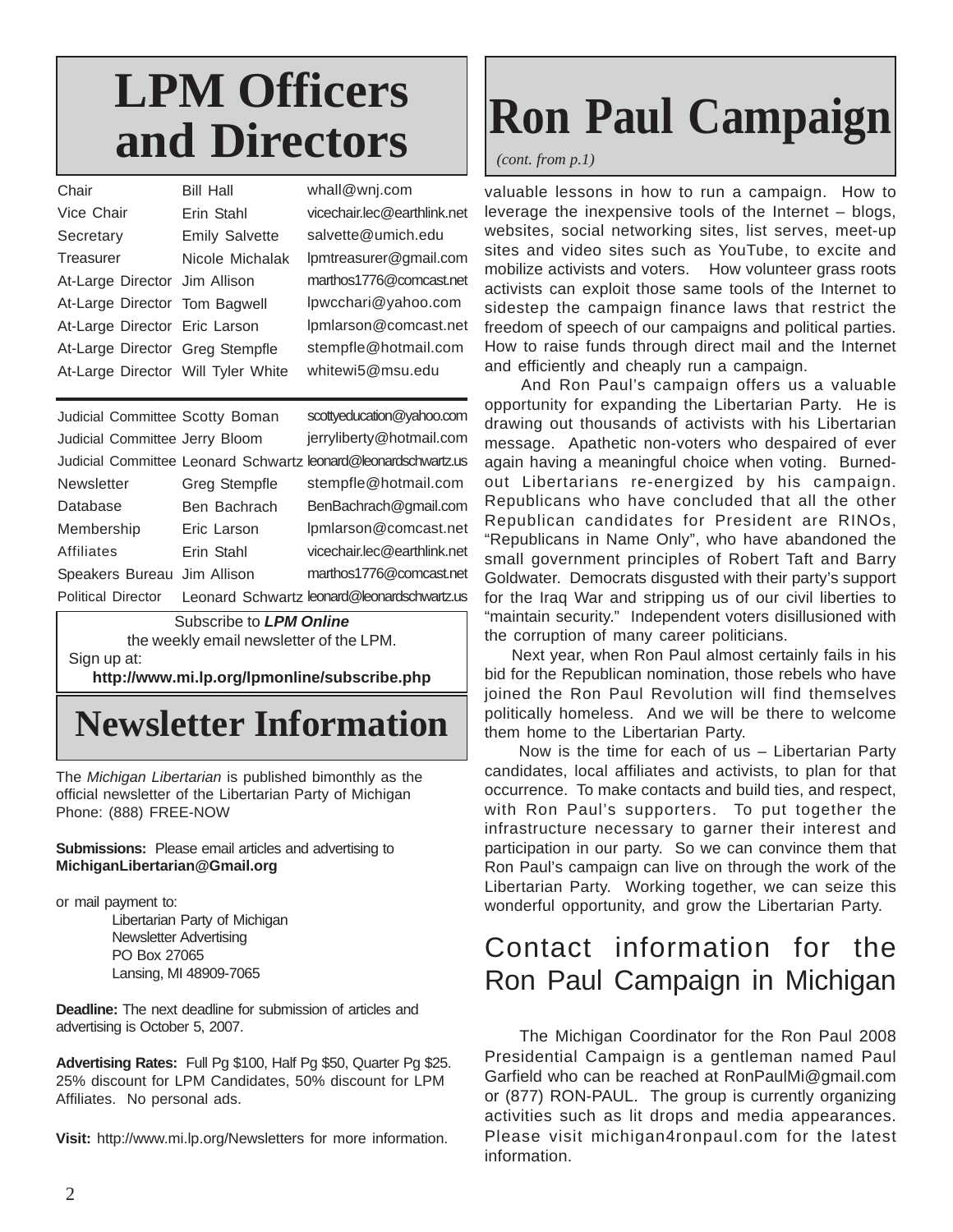## **Five of Michigan's Third Parties Form Coalition**

## **by Scotty Boman**

 LANSING, MI – Five of Michigan's political parties have joined together to establish the Michigan Third Parties Coalition (MTPC). In July, representatives of the Green, US Taxpayers, Reform, Socialist, and Libertarian Parties met at Finley's American Grill, and united to challenge election laws that unfairly favor Democrats and Republicans. Spanning the political spectrum, the Michigan Third Parties Coalition formed to advocate equal rights in Michigan elections for all Political Parties.

 The MTPC contends that the present "two-party" system is not simply a product of voter's choices or ideals. Rather, members say, it is an institutional arrangement maintained by major parties and special interests to prevent competition. "Unless you are a Republican or a Democrat, Michigan's elections are neither free, nor fair. Michigan's other political parties hope to change that, by working together to make it easier for all Michigan voters to vote for the candidate they choose" said Libertarian Party of Michigan Chair Bill Hall.

 Michigan third party candidates say they face a media blackout. "This lie of omission is perpetrated through circular logic: We're shut out of the debates, nominally because of low polling numbers, then shut out of the polls because we weren't in the debates, then shut out of the next debate because of low poll numbers . . . It's difficult enough for voters to make intelligent decisions when you hear from all sides, let alone only two. Michigan's citizens deserve better...'" said Douglas Campbell of the

Green Party, who was arrested, beaten and jailed for attempting to participate in a candidates' debate. Socialist Party of Michigan Chair Matt Erard further argued that, "Living in a democratic society means that voters have a right to make informed decisions. Voters are robbed of that right when third parties are excluded from the coverage and opportunities necessary to equally present their views

to the voting public." Jon Ettinger of the Reform Party said, "Of all of the obstacles to third parties achieving fair and equal access in the Michigan electoral system the greatest are the present state election laws which prevent many third party candidates from getting the opportunity to participate in

Michigan's electoral process, at all." Gerald Van Sickle of the US Taxpayers Party points out that, "Under the present Michigan election law, it is impossible for a new party to nominate any candidates for the ballot without spending tens of thousands of dollars on a statewide ballot access drive; an often impossible task without the corporate financial backing (which the two major parties receive as 'access contributions.')" In each election, third parties with ballot access, face the prospect of losing their ballot access. Furthermore, the present voting system,

which depends on primaries, compels people to vote for one of the major party candidates rather than their first choice, or else "waste" their vote.

 While the member parties have diverse, and divergent, political perspectives, they have agreed on these core objectives:

 Amending Michigan's ballot access laws to give all state parties a chance to have their candidates listed on the ballot.

 Allowing candidates affiliated with non-ballot qualified third parties to list a party label on the ballot once they' have qualified to appear on the ballot as independents. Michigan is among a minority of states that does not allow this.

 Establishing Instant Run-Off Voting (IRV) in Michigan elections. IRV is a system that would allow voters to rank their preferences and drop the least popular candidates until one candidate has a majority. In addition to being a far more democratic system of voting than the "winner-take- all" system currently in place, IRV could replace primaries, and would eliminate the spoiler effect of voting for third party candidates.

 Coverage of all candidates by the media. We jointly advocate the importance of including third party candidates in the media and raising the issue to the media and general public whenever third party candidates are systematically ignored in election coverage and fighting the exclusion of third party candidates from debates.

 Furthermore, the MTPC developed a website and are organizing a series of events and campaigns. visit: www.michiganthirdpartiescoalition.org

## **Help Save the LPM Money, Receive this Newsletter in Your Email**

### From the Editor

 The single biggest expense the LPM faces is the printing and mailing of the Michigan Libertarian. Now that email is replacing snail mail as the primary way of receiving information, I am launching an effort to reduce costs by making the newsletter available as a pdf attachment for those interested. Not only will it save us money, it will be less money going to the post office!

 Please drop an email to **MichiganLibertarian@gmail.com** if you would rather get your newsletter via email. Thanks to the over 70 members who have chosen this option!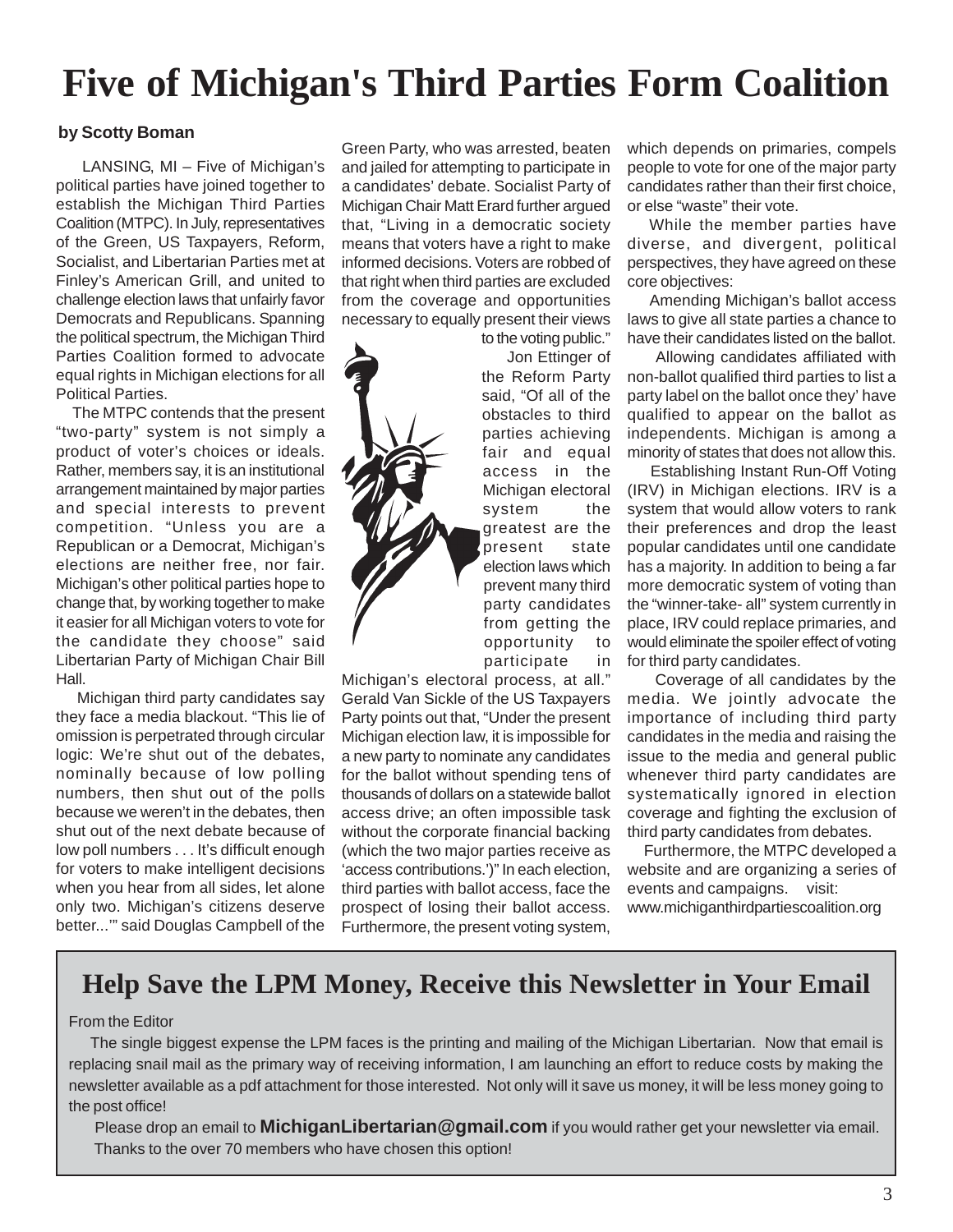# **Affiliate Events and News**

## **Council Farewell**

*Reprinted from "Inside St. Clair Shores" May 2007*

#### **by Erin Stahl, Mayor Pro-Tem and LPM Vice-Chair**

"All truth passes through three stages.

First, it is ridiculed.

Second, it is violently opposed.

Third, it is accepted as being self-evident."

—Arthur Schopenhauer, German philosopher

 My comments exposing the truth at our council meetings have definitely set things in motion—bringing us into the third stage. It is now time for me to move on and not run for re-election. In my 3½ years on council I have had the honor and privilege of meeting so many amazing, courageous, and passionate residents.

 Unfortunately, I also learned how government REALLY works; fear, secrecy, power, political manipulation, decisions not based on facts nor economic common sense, pet projects, and just wasteful financial decisions that will put our children in financial jeopardy for years to come. Government also fails at protecting our *freedoms and rights* by adding new costly and unnecessary regulations.

 Not running has been a difficult decision. Difficult even with the intimidation by union members, political leaders trying to tell me how to vote, threats about being thrown out of office, proposed censuring for speaking the truth, invasion of my household property rights, my family being targeted by city staff, and dead rodents thrown in my yard and on my car—just to name a few exciting highlights.

 Despite all the bad situations, I have grown stronger as a person and in my convictions. I believe God has shown me the REAL side of government so I could make lessening its power over us, my life's mission.

 Families sacrifice to pay for tax, fee, and millage increases, yet we don't hold government responsible to make sacrifices—Government employees are guaranteed raises and have more generous pension and healthcare packages than most taxpayers.

 We allow politicians (in schools also) to take 52 cents out of every dollar we earn to support *their* projects even though the free market can do it more effectively and efficiently! We are in survival mode, working hard to make ends meet with the remaining 48 cents. So worn out, we cannot possibly focus on important things our peace and our family—let alone have time to think about innovations or the future.

 Because I love people, I'll be working with groups to reduce government's control over our lives. I see a future where America focuses not on avoiding Big Brother to survive, but on community, family, and prosperity. The truth *will* set us free. www.erinstahl.com

## **Affiliate Contacts**

Capital Area Kalamazoo Macomb Co. Oakland Co. St. Clair Co. SW Michigan Tri-Cities Washtenaw Co. Thomas Bagwell Wayne County Loel Gnadt West Michigan Ken Howe Bob Broda David Yardley Dan Flamand Mark Byrne Bill Bradley Clint Foster

Adam Goodman Goodman582@hotmail.com bob-broda@comcast.net KalamazooValleyLP@gmail.com djflamand@netzero.net iwantska@hotmail.com secretary@lpswm.org Chair@TriCityLibertarianParty.org lpwcchair@yahoo.com cynicalbob@wwoway.com chair@lpwm.org

## **Membership Changes**

#### *(cont. from p.1)*

 LPM, just as was done under UMP. "Sustaining members" are national LP members who are life members, or who contributed at least \$25 to the national LP in the past 12 months. Our state bylaws allow those members whose "dues are current" to vote at a State Convention. Effectively, the LEC is now interpreting this to mean state or national LP dues, much as was done under UMP. Now, national LP members will receive regular state party mailings like the *Michigan Libertarian* newsletter, fundraising letters, membership renewals, and candidate information, and will be permitted to vote at the State convention.

 The LEC did this as its first step in aggressively expanding the pool of LPM supporters, and to avoid some of the administrative costs of tracking its members. Effectively, this makes the national LP responsible for tracking and seeking renewals of some LPM memberships, with the national LP then sending the LPM a monthly updated database of these members.

 Some on the LEC suggest we stop offering LPM memberships entirely, and require everyone to join the national LP in order to become an LPM member. Yet contributions labeled as membership "dues" currently provide the largest portion of the LPM's income. Some argue that these changes will and would make LPM membership "free" if one joins the national LP, and "free" members may not make other contributions to the LPM. Should the LPM continue to offer State memberships, or drop State membership dues entirely and pursue more aggressive fundraising efforts? What do you think? Please contact an LEC member, and express your views.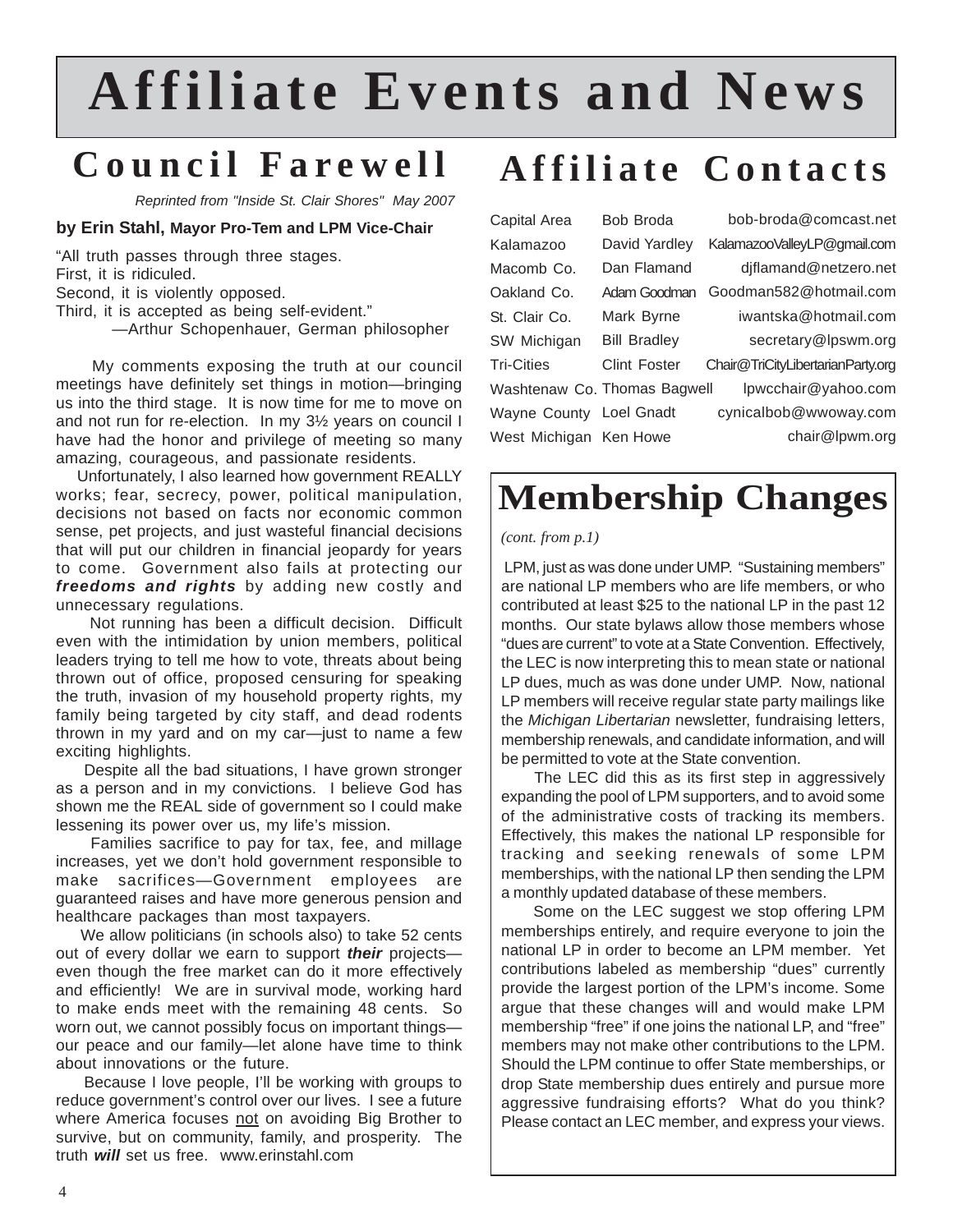# **Affiliate Events and News**

## **Upcoming Events**

**October 7, 2007** Meeting of the LEC, 2pm, LPM Headquarters, Lansing

**November 6, 2007 General Election** There are several Libertarians running for office in Michigan

**Andy LeCureaux Hazel Park City Council andrew-7@comcast.net**

**David Eisenbacher Troy City Council david@eisenbacher.org**

**Mark Owen Owosso City Council mark\_owen@charter.net**

**Dave Nagy Garden City City Council lpmnagy@juno.com**

**November 11, 2007** LibertyFest

**January or February 2008** Democrat and Republican Presidential Primaries



Control Business Costs. Hedge Your Position. Diversify Your Personal Portfolio.

2820 W. Maple Rd., #227, Troy, MI 48084; (248) 822-8080 www.thecommodityadvisors.com

## **Ann Arbor**



*Washtenaw County Libertarians James Hudler and Larry Johnson man an outreach booth at the Ann Arbor Art Fair*

## **Owosso**

 Libertarian Party member and former Libertarian Party of Michigan Vice Chair Mark Owen announced that he will run for re-election to the Owosso City Council. Mark currently serves as the City's Mayor Pro-tem. He recently pushed an ordinance through the City Council repealing the City's property tax collection fee, thus lowering taxes for all the City's property taxpayers.

## **Garden City**

 LPM member Dave Nagy will not have to face a Primary Election in Garden City. There are 8 candidates seeking 4 seats on the council. In 2005, Nagy missed being elected by only 13 votes.

## **Kent County**

 The Kent County Families for Fiscal Responsibility (KCFFR) helped to successfully defeat the second request by Grand Rapids Community College for a millage increase. The final margin of victory was 361 votes for those opposing the tax hike. KCFFR is a ballot question committee formed by the activists in our Libertarian Party of West Michigan affiliate to oppose millage requests.

 Despite August traditionally having low voter turnout in outlying Kent County areas, voters came to the polls to reject GRCC's second request. Although the city of Grand Rapids had much higher voter turn out than in May due to their mayoral race, their yes votes were overwhelmed by a larger opposition to the millage request in Wyoming, Walker, and the outlying townships.

 Said KCFFR spokesman, Dr. Eric Larson, "We were a small band of volunteers with a very limited budget but we persevered. Despite being outspent by over \$100,000 we focused on the smaller townships and prevailed because of their boosted voter turnout. This is a great day for taxpayers in Kent County as they will now have \$9.8 million more to feed into the local economy."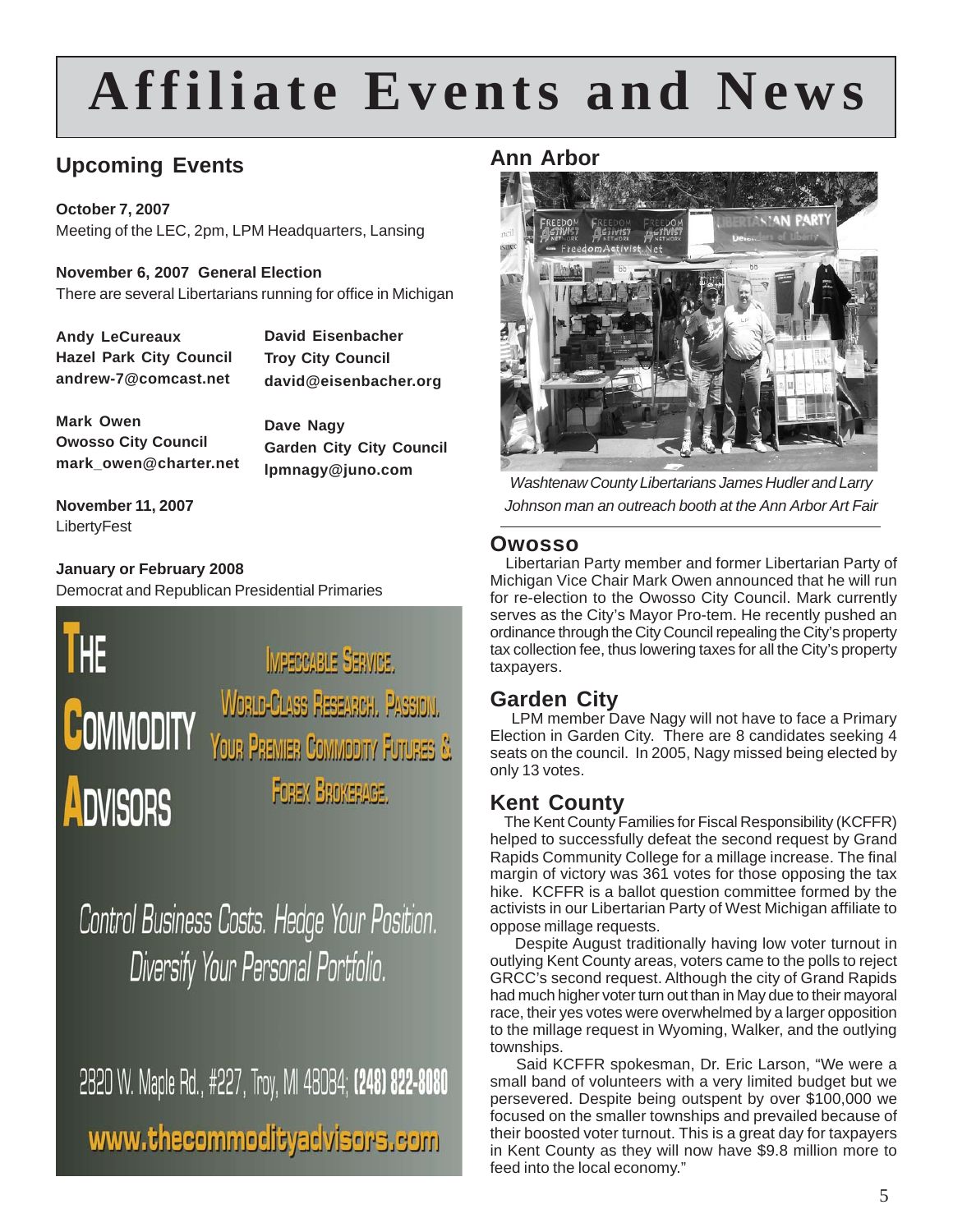# **Legislative Watch**

## **by Greg Stempfle**

 Following bills through the legislative process can seem like a daunting process. For the most part, local papers, radio, and media rarely cover legislative issues unless it's a high profile bill. There are easy to use websites that provide step by step coverage of the Michigan Legislature. The first is the Legislature's very own website, **www.michiganlegislature.org** and the other is the Mackinaw Center for Public Policy's Michigan Votes site **www.michiganvotes.org**.

 Both of these sites allow the user to track legislation, provide a summary of the legislation, and a schedule for when it will be before committees and the full House or Senate. You will also get different bill summary interpretations between the legislature and Mackinac Center sites, no doubt a difference of opinion between the state itself and the free market think tank.

 Included in this article are bills of interest for Libertarians. Please visit these sites from time to time to see what the legislature is up to. You'll never know if you watch the news! Bill summaries mainly come from the Mackinac Center.

### **SB 624, 625**

### **Revise presidential primary procedures; require declaration of party.**

• Introduced by Sen. Michelle McManus on June 27, 2007, to set January 29 as the date for the 2008 presidential primary in Michigan, and require presidential primary voters to declare their party on the record. Also, to establish date ranges for future presidential primaries (sometime between the second Tuesday in January and the fourth Tuesday in February); establish procedures by which Democratic and Republican party chairs would determine the date; and prohibit either party from canceling a primary after Sept. 15 of the previous year, or without the agreement of the other party. • Referred to the Senate Campaign &

Election Oversight Committee on June 27, 2007.

• Reported in the Senate on July 19, 2007, with the recommendation that the **HB 4869** bill pass.

## **Senate Bill 605**

**Increase income tax to 4.6 percent.** • Introduced by Sen. Mark Schauer on June 21, 2007, to increase the personal income tax from 3.9 percent to 4.6 percent, raise the personal exemption from \$2,500 to \$3,360, and index the latter to inflation.

• Referred to the Senate Finance Committee on June 21, 2007.

## **HB 4967**

#### **Place 10-year maximum on millages**

• Introduced by Rep. John Garfield on June 21, 2007, to prohibit local government and school millage authorizations with a duration of more than 10 years. This would require that voters reauthorize all local and school property taxes at least once every 10 years.

• Referred to the House Tax Policy Committee on June 21, 2007.

## **HB 5059**

### **Allow local gas and diesel taxes.**

• Introduced by Rep. Coleman Young on July 24, 2007, to allow local governments to impose their own motor fuel tax (gasoline and diesel tax).

• Referred to the House Transportation Committee on July 24, 2007.

## **HB 4505**

#### **Repeal motorcycle helmet mandate.** • Introduced by Rep. Tom Casperson on

March 16, 2005, to repeal the mandatory motorcycle helmet requirement for persons at least 21 years old who have held a motorcycle license for two years and successfully completed a motorcycle safety course.

• Referred to the House Transportation Committee on March 16, 2005.

## **Authorize and regulate "ultimate fighting championships"**

• Introduced by Rep. Barbara Farrah on May 30, 2007, to allow "ultimate fighting championships" or "mixed martial arts" events, which are defined as unarmed combat involving a combination of techniques from different disciplines of the martial arts including grappling, kicking, jujitsu, and striking. The bill revises the existing fees, licensure standards and regulations on boxing matches to incorporate ones for these events.

• Passed in the House (94 to 14) on July 25, 2007.

• Received in the Senate on August 1, 2007.

### **HB 4191**

## **Revise driving under influence of marijuana standard**

• Introduced by Rep. LaMar Lemmons, Jr. on February 1, 2007, to redefine the standard by which a person is deemed to be driving while intoxicated by marijuana. A recent Supreme Court case determined that under the current legal definition, a person who has residual byproducts of past marijuana use in their body is deemed to be intoxicated, even though these byproducts are weeks or months old, and the subject would not be considered by objective standards to be actually impaired. The bill would create a new legal standard that more accurately reflects whether a person is actually impaired.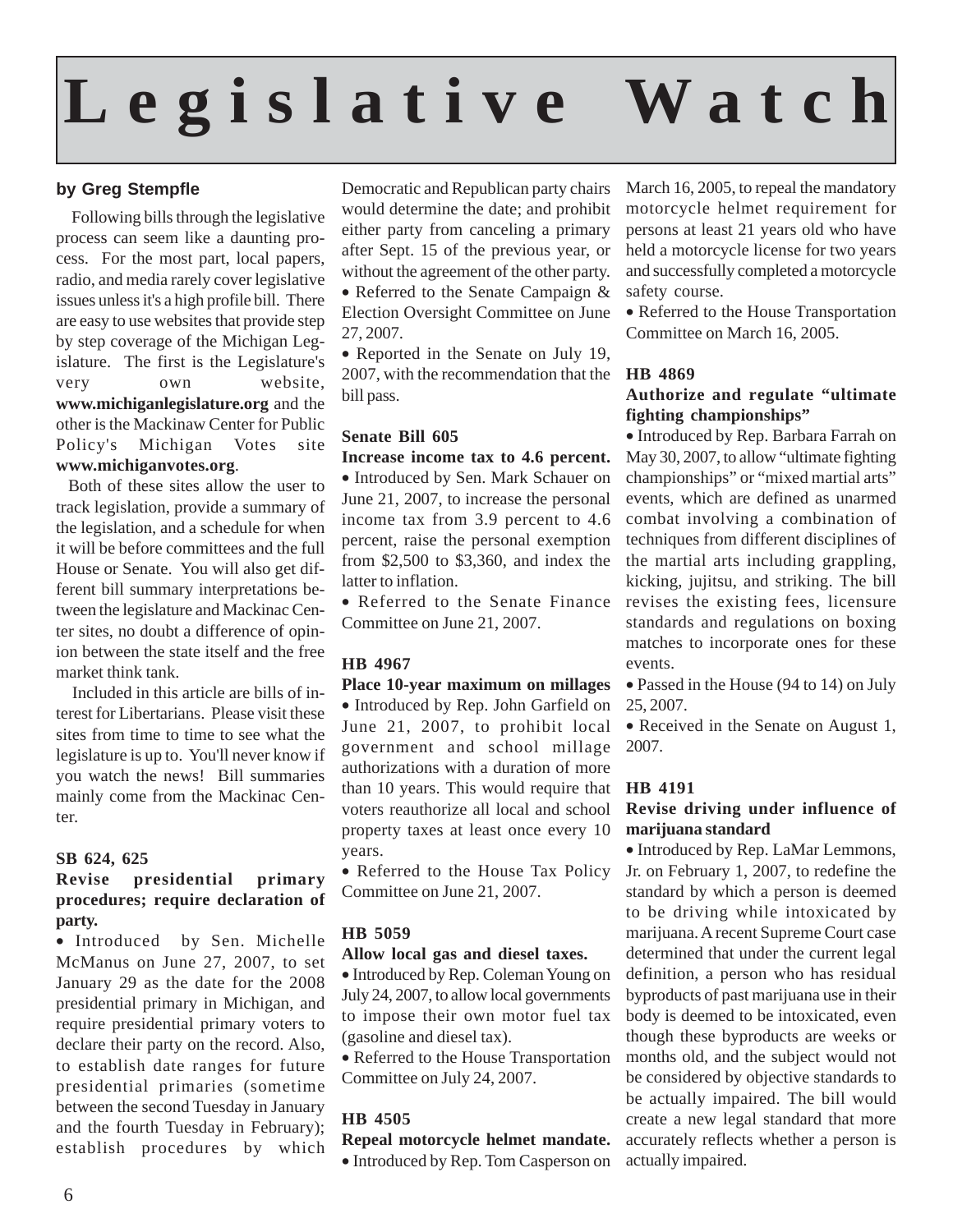# **What if every post-it note®, paper clip and piece of paper your business used could help support the Libertarian Party of Michigan?**

**OfficeStar is proud to give up to 5% of every office supply and printing order back to the LPM!\*** 

**OfficeStar is Michigan's first independently owned office products company to compare its prices to the national superstores (Staples, Office Depot, Quill and Office Max). We offer free, nextday, nationwide delivery with no small order charges.**

**If your business is interested in participating in this exclusive new program, then give me a call today.**

Greg Newton

**Greg Newton, Owner 866.845.7827 or 734.595.0040**



\*Up to 5% back offer excludes USPS postage charges for mailings.